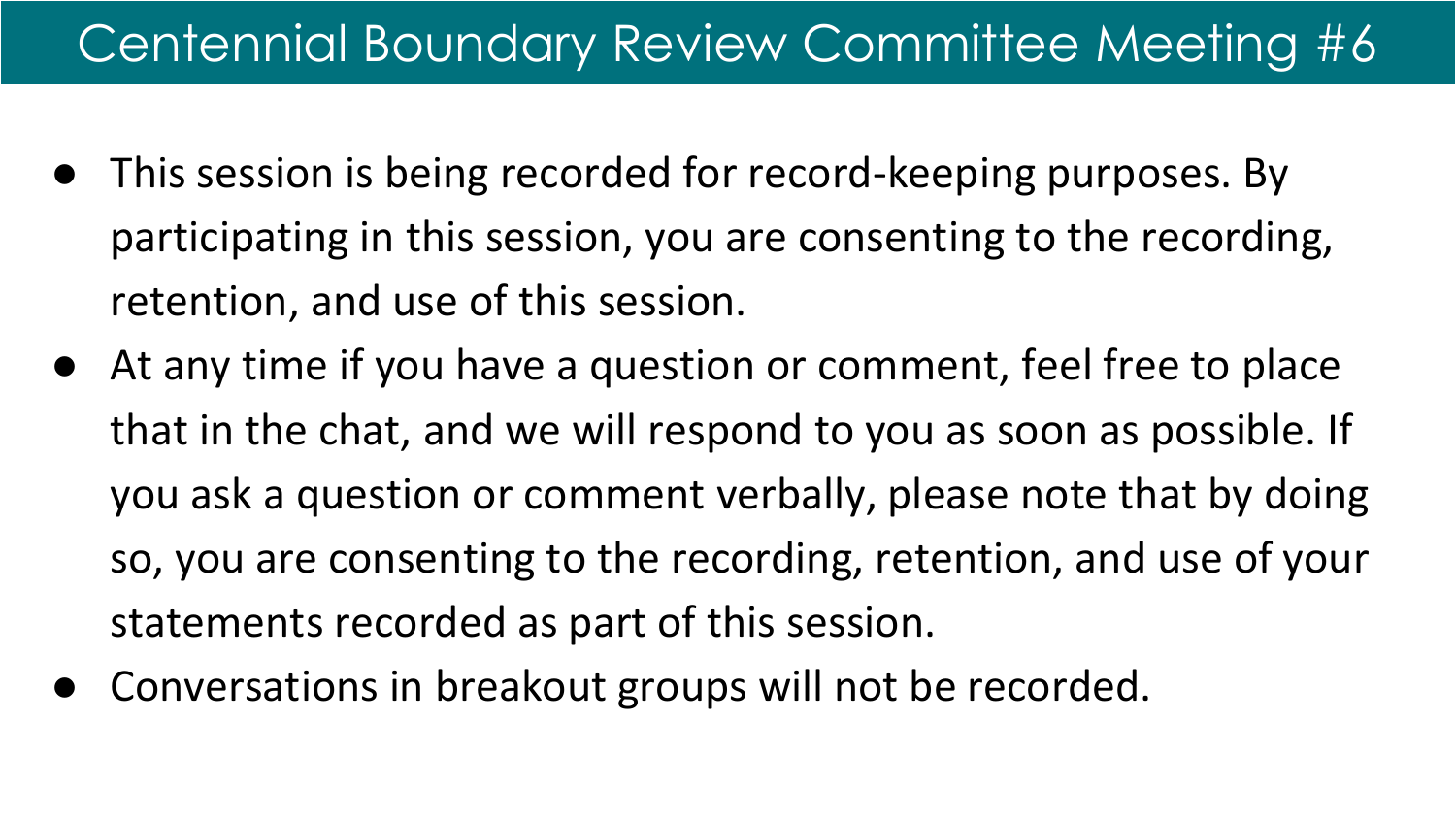# **Welcome!**



**Boundary Review Committee Meeting 6 December 7th, 2021**

**Open House #2: Tuesday, January 11th, 2022**

**Next meeting: Tuesday, January 18th, 2022**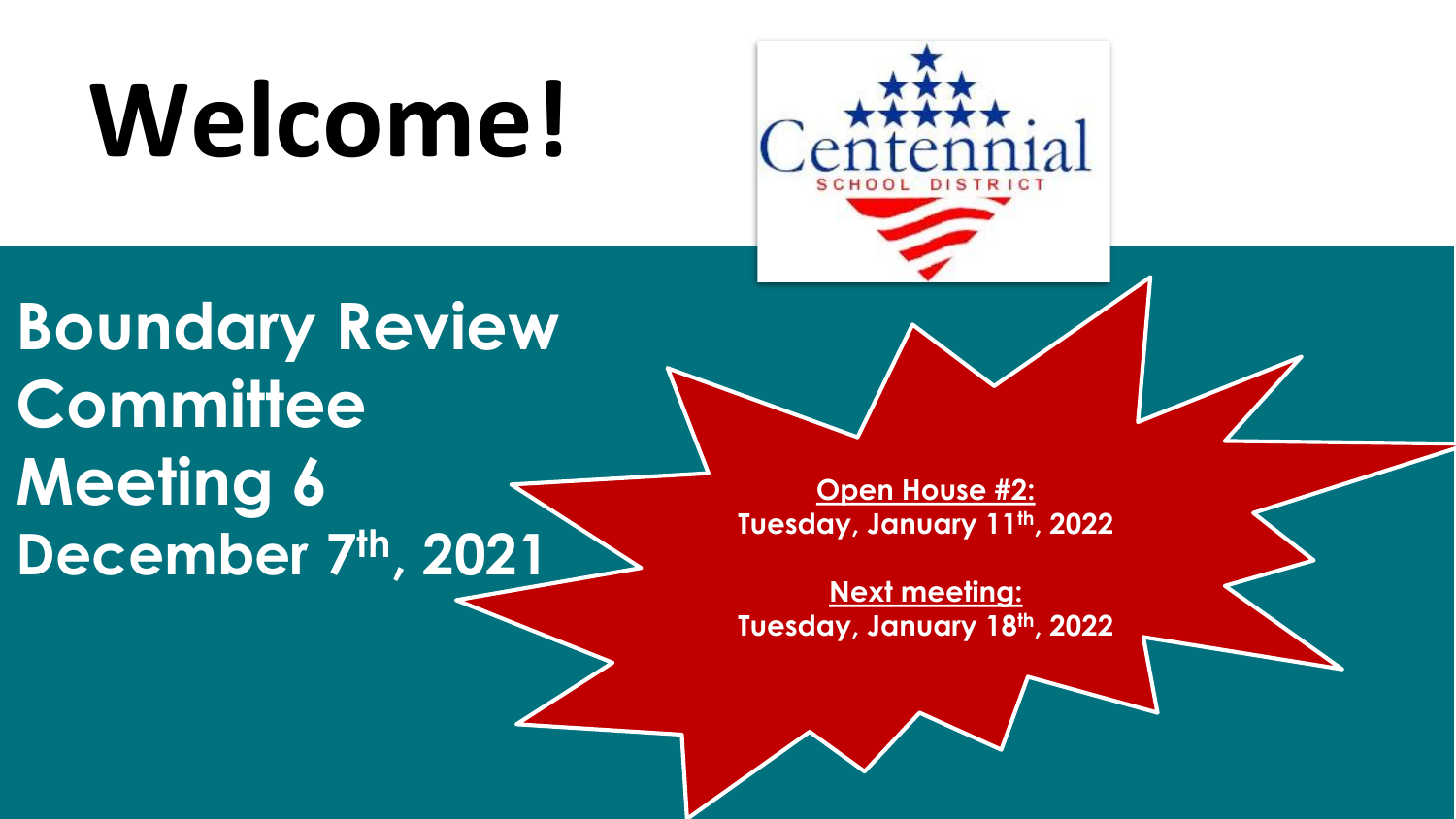# Committee Meeting #6 Intentions & Agenda



### **Intentions**

- 1. Participants continue to collaborate on developing, prioritizing and modeling scenarios, approaches and outputs
- 2. Participants agree on a boundary scenario to share with the public at Open House #2

### **Agenda**

- 1. Review updated scenario library (in workgroups)
- 2. Scenario Prioritization (in workgroups)
- 3. Whole group share out of Workgroup scenario priority
- 4. Vote on Committee Consensus Scenario #2
- 5. Prepare for Open House #2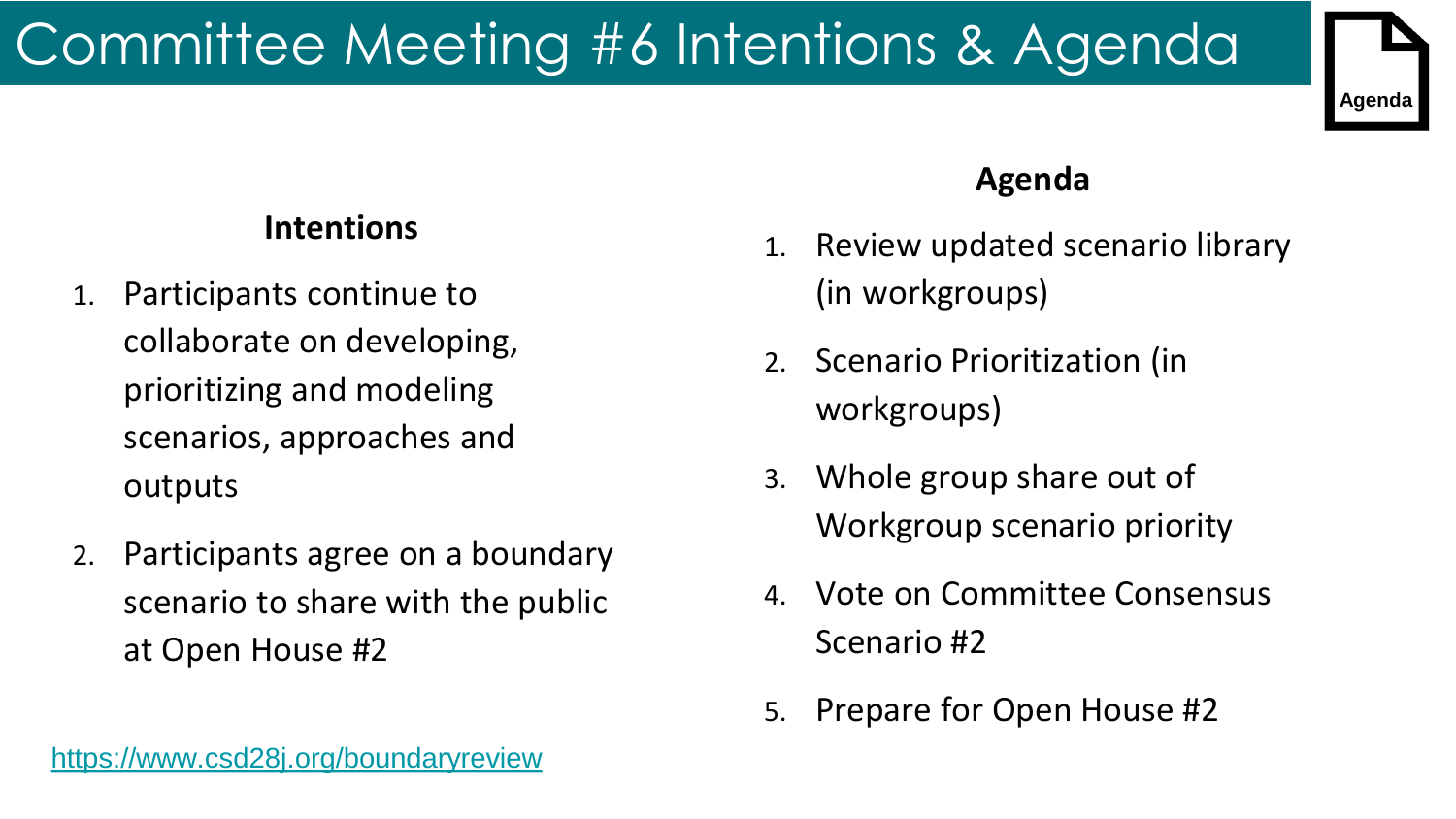# Review

## Committee Charge Guiding Principles









CSD Boundary Review Landing Page: **[www.csd28j.org/boundaryreview](http://www.csd28j.org/boundaryreview)**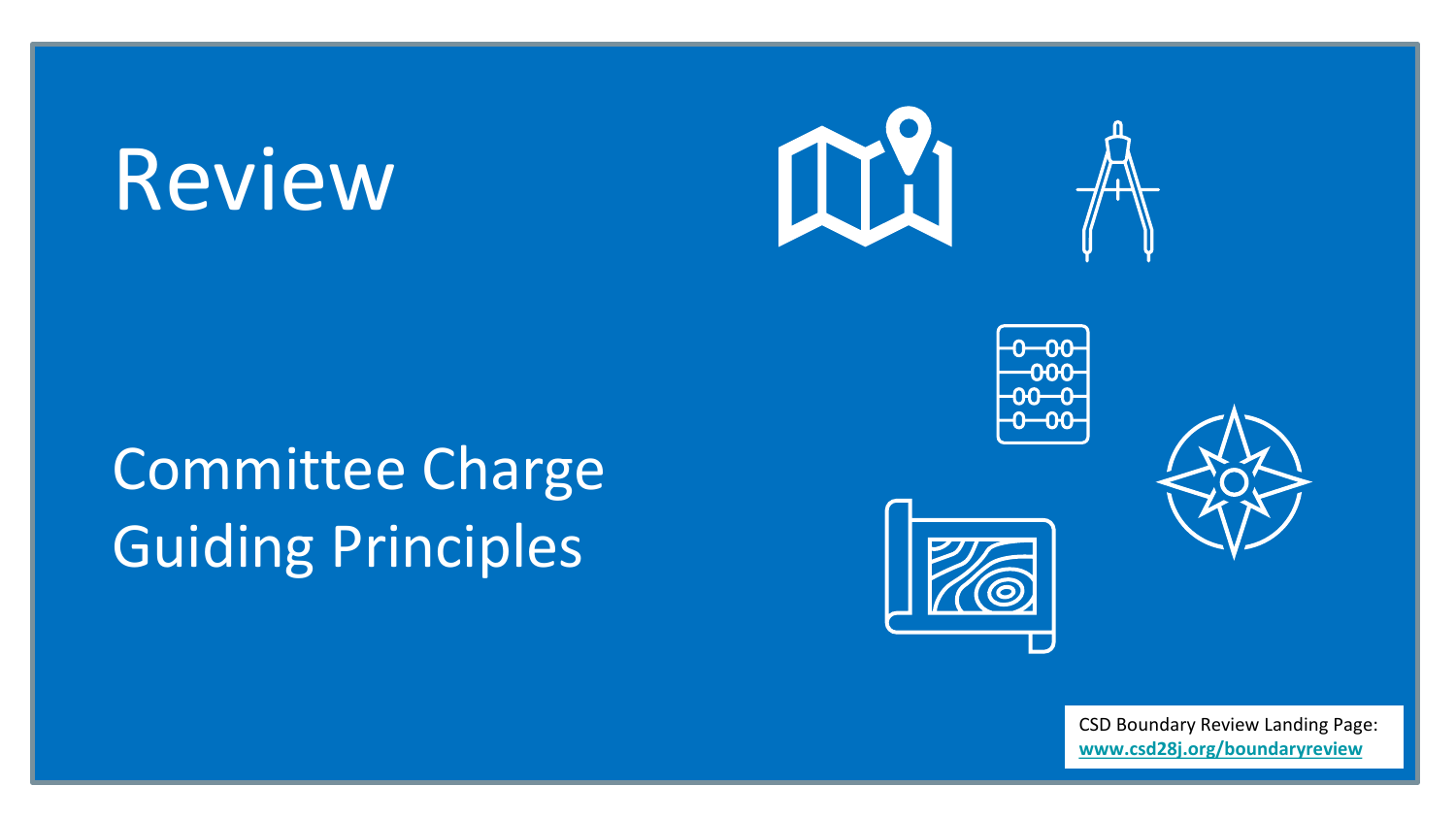### **THE BOUNDARY REVIEW COMMITTEE IS CHARGED WITH:**

Working to identify, refine and review proposed updates to school attendance area boundaries to support long-term balanced enrollment and facility capacity for the 2022- 2023 school year and beyond. The committee will engage with the public during open houses in the fall to receive feedback on their boundary scenarios. The committee will provide a recommendation to the Superintendent during the last committee meeting. The Superintendent will be responsible for evaluating the Committee's recommendation and bringing a proposal forward to the Centennial School District Board of Directors in early 2022. Committee members may be asked to participate in the Board Meeting.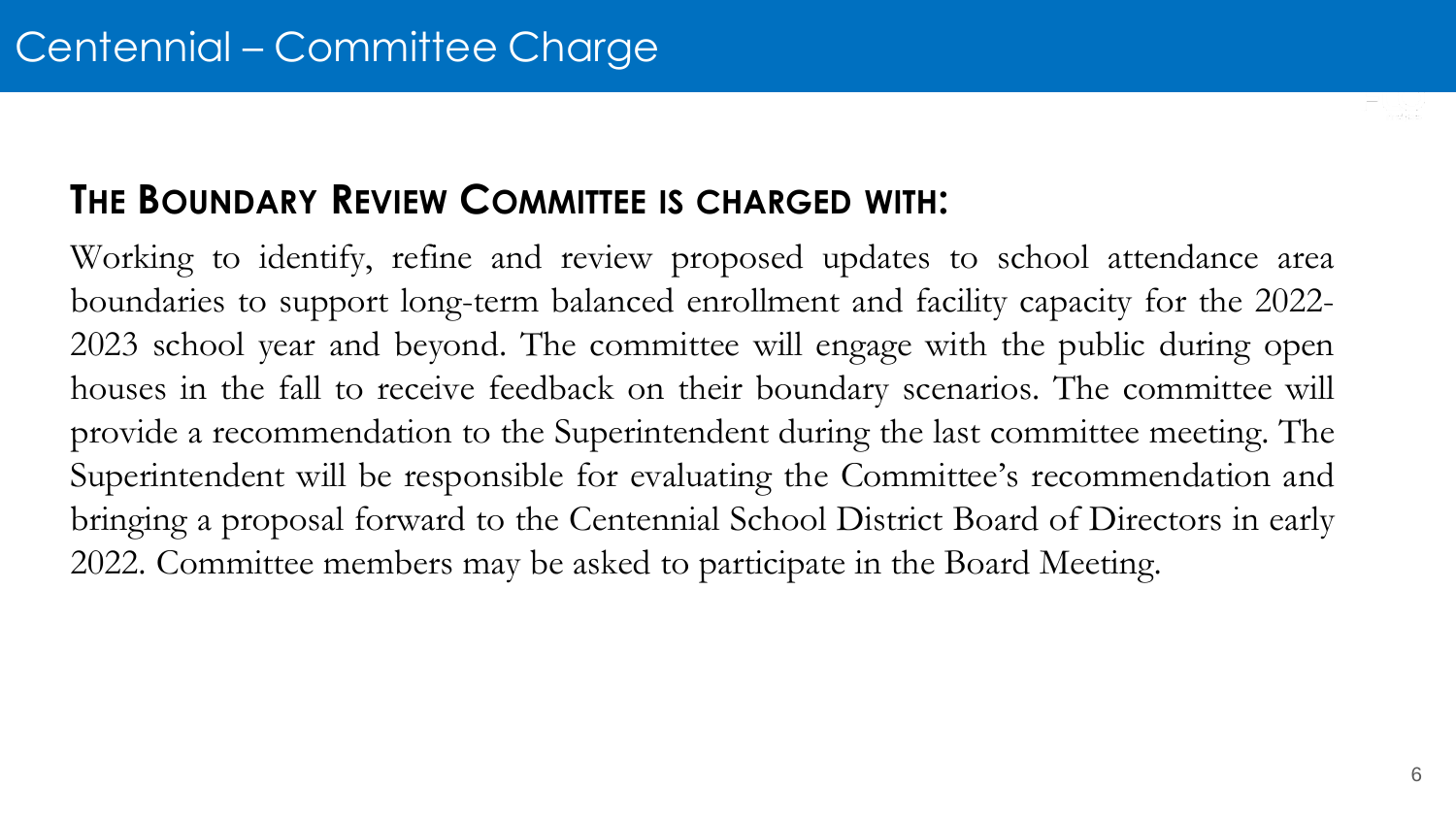### Centennial – Guiding Principles

#### **GUIDING PRINCIPLES**

Core values serve as guiding principles for the development of the Committee boundary scenarios. These are developed from Board Policy on School Attendance Areas (IC), insights gained from land use studies, student enrollment forecasting and community survey results. A student is expected to attend the school designated for the geographic attendance area in which they reside, as stated in Board Policy [JECC.](https://policy.osba.org/centennial/J/JECC%20D1.PDF)

#### **When considering boundary proposals, the Boundary Review Committee will consider, to the extent possible, the following guiding principles.**

The Board recognizes that there are multiple factors to consider in satisfying the objectives of a boundary adjustment. Those factors may include:

- Student body composition;
- Current and future availability of space at a school;
- Feeder patterns from elementary, middle to high school; and
- Neighborhood proximity and accessibility

Additional criteria include:

- Take a District-wide perspective by considering growth trends and enrollment forecasts.
- Develop attendance area boundaries that work to balance school capacities across all schools.
- Minimize disruption and impacts to special programs or special populations (e.g., socio-economically impacted, English language learners, students receiving special education services).
- Consider transportation impacts, make efforts to maximize proximity to home/walkability and safety, and work toward limiting the amount of time students are on a bus.
- Viewing boundaries with an equity and demographic lens.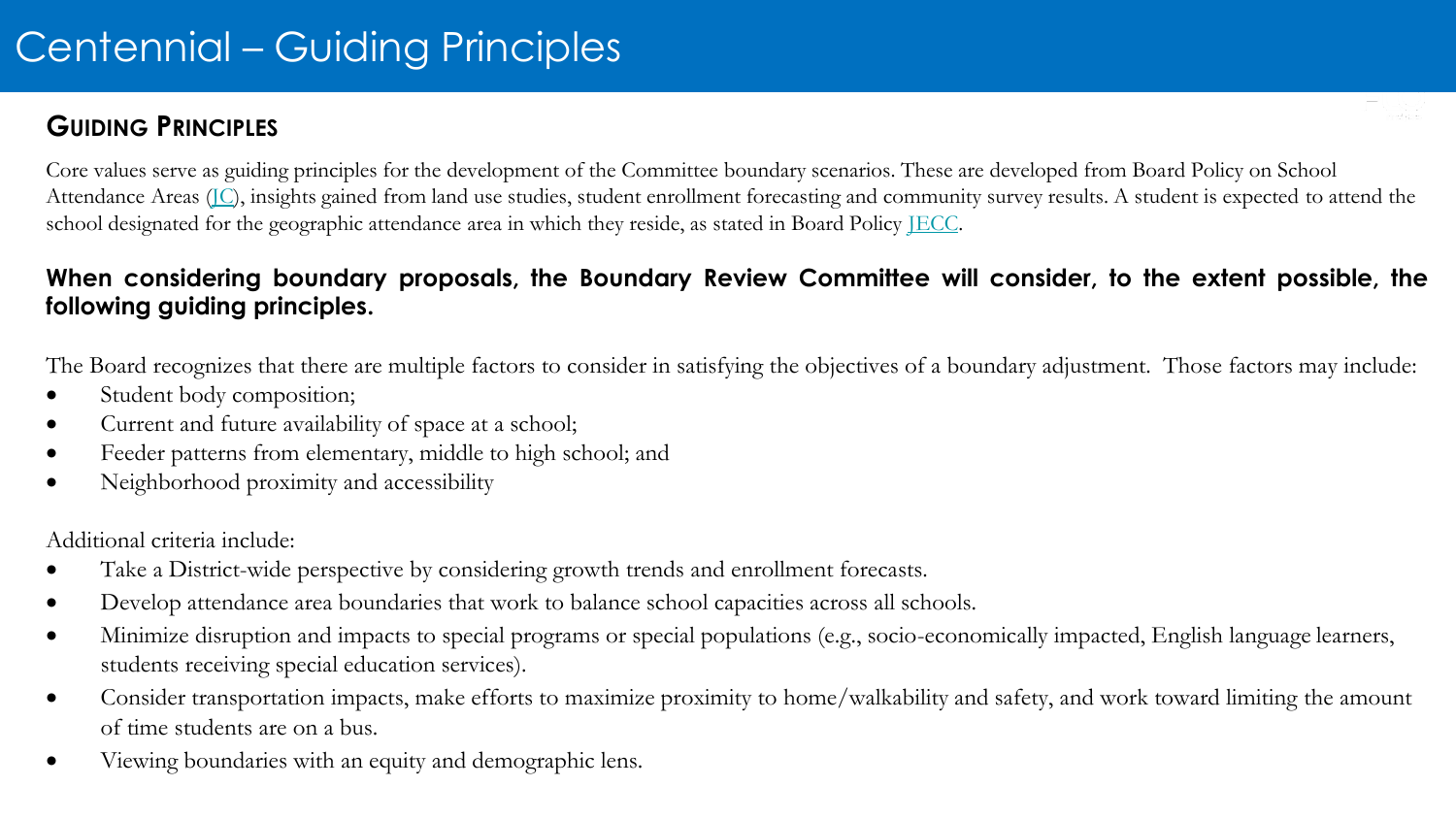



# Breakout Session: Scenario modeling workgroups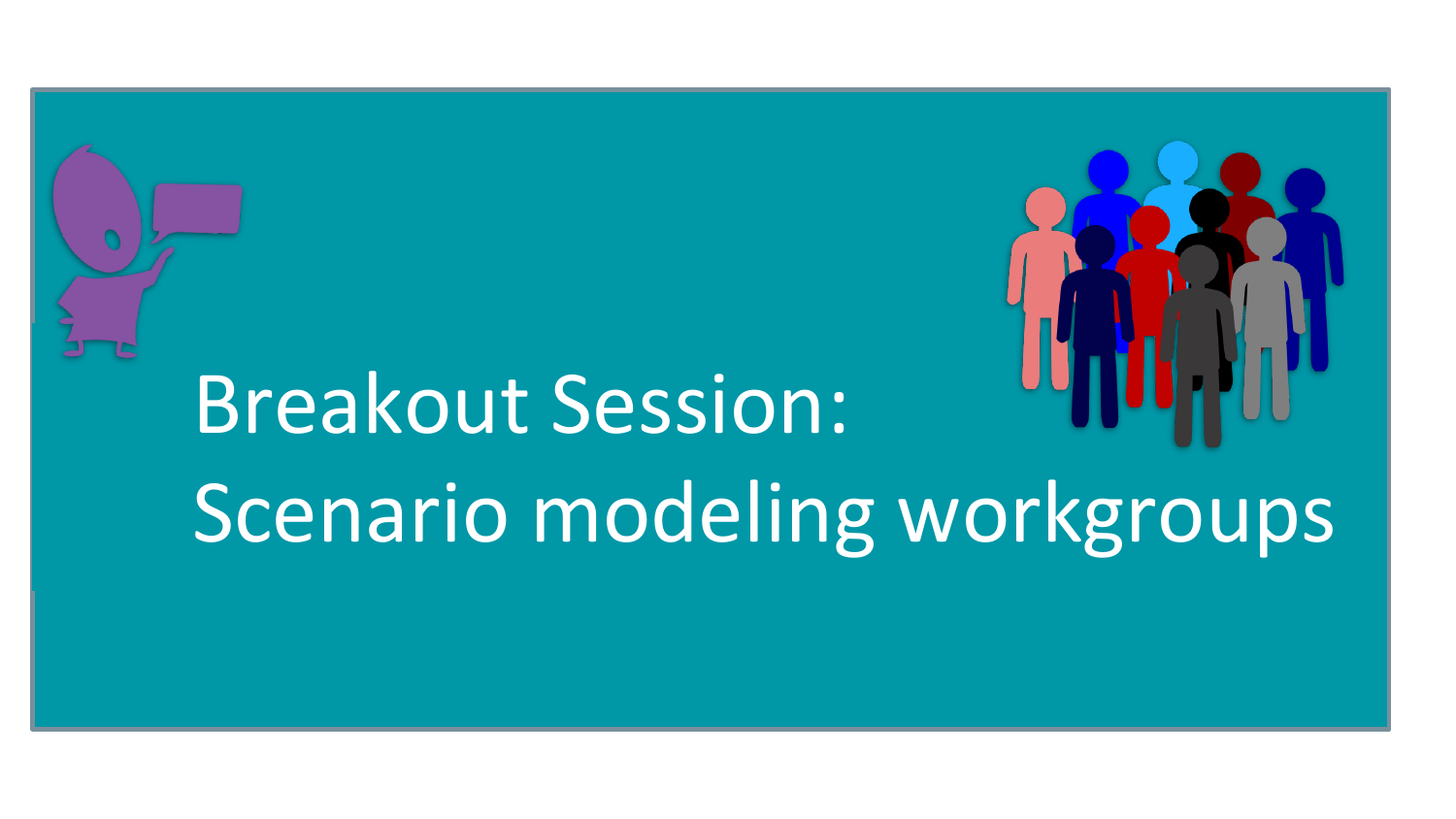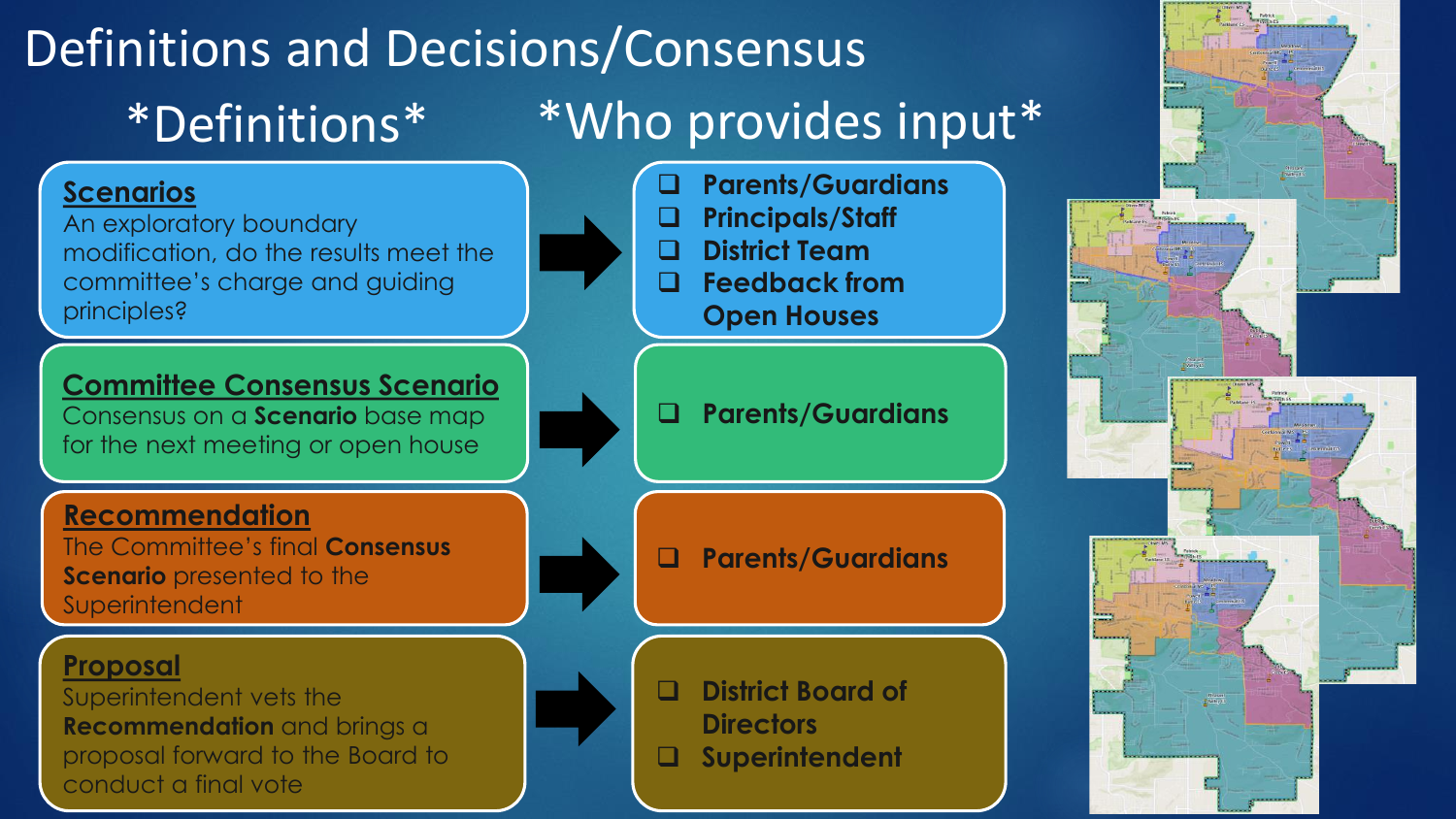## Fist to Five



## I will champion this option

I have some concerns but will support it for now

I do not support this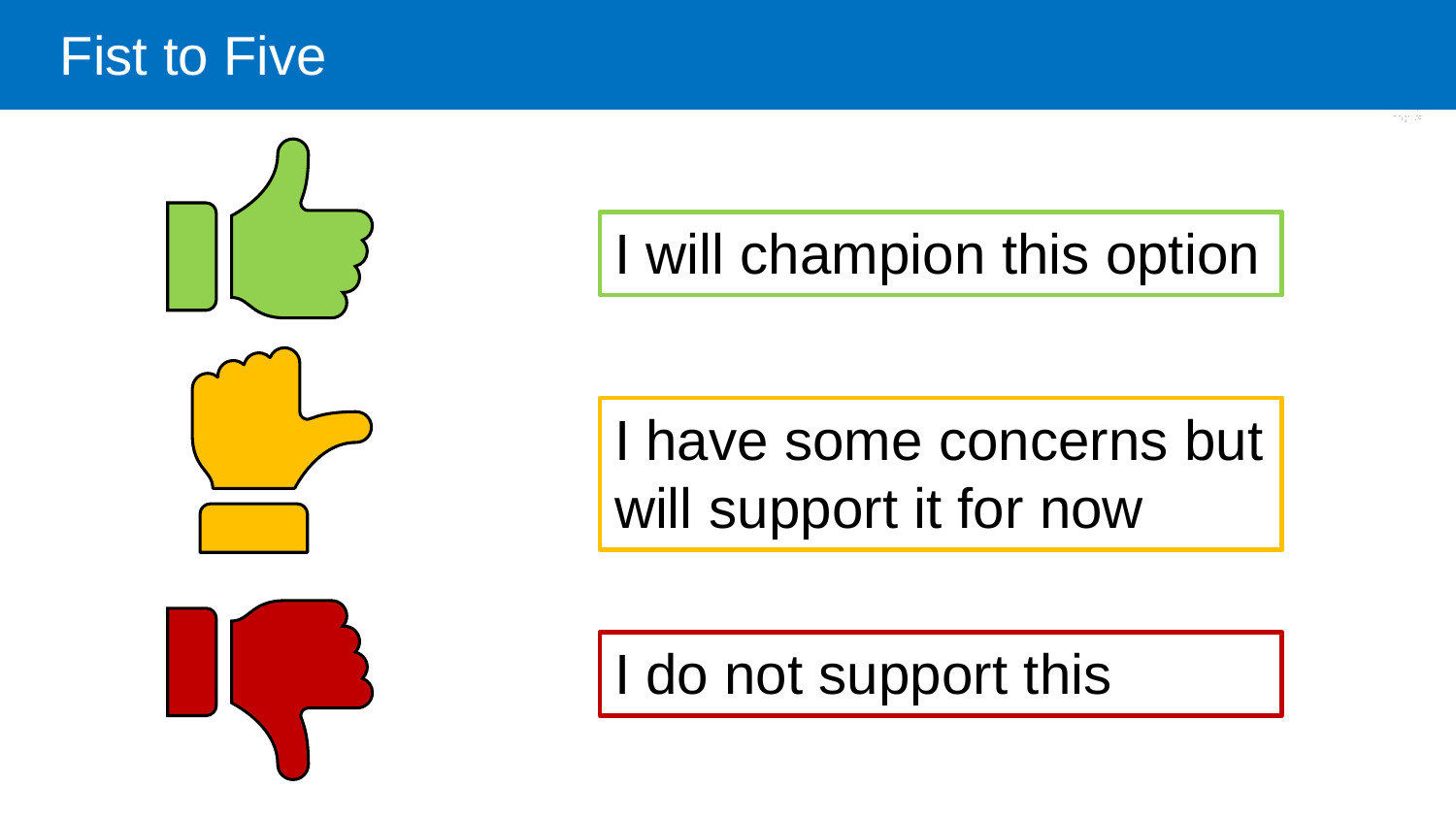# Review







## Open House Best Practices



CSD Boundary Review Landing Page: **[www.csd28j.org/boundaryreview](http://www.csd28j.org/boundaryreview)**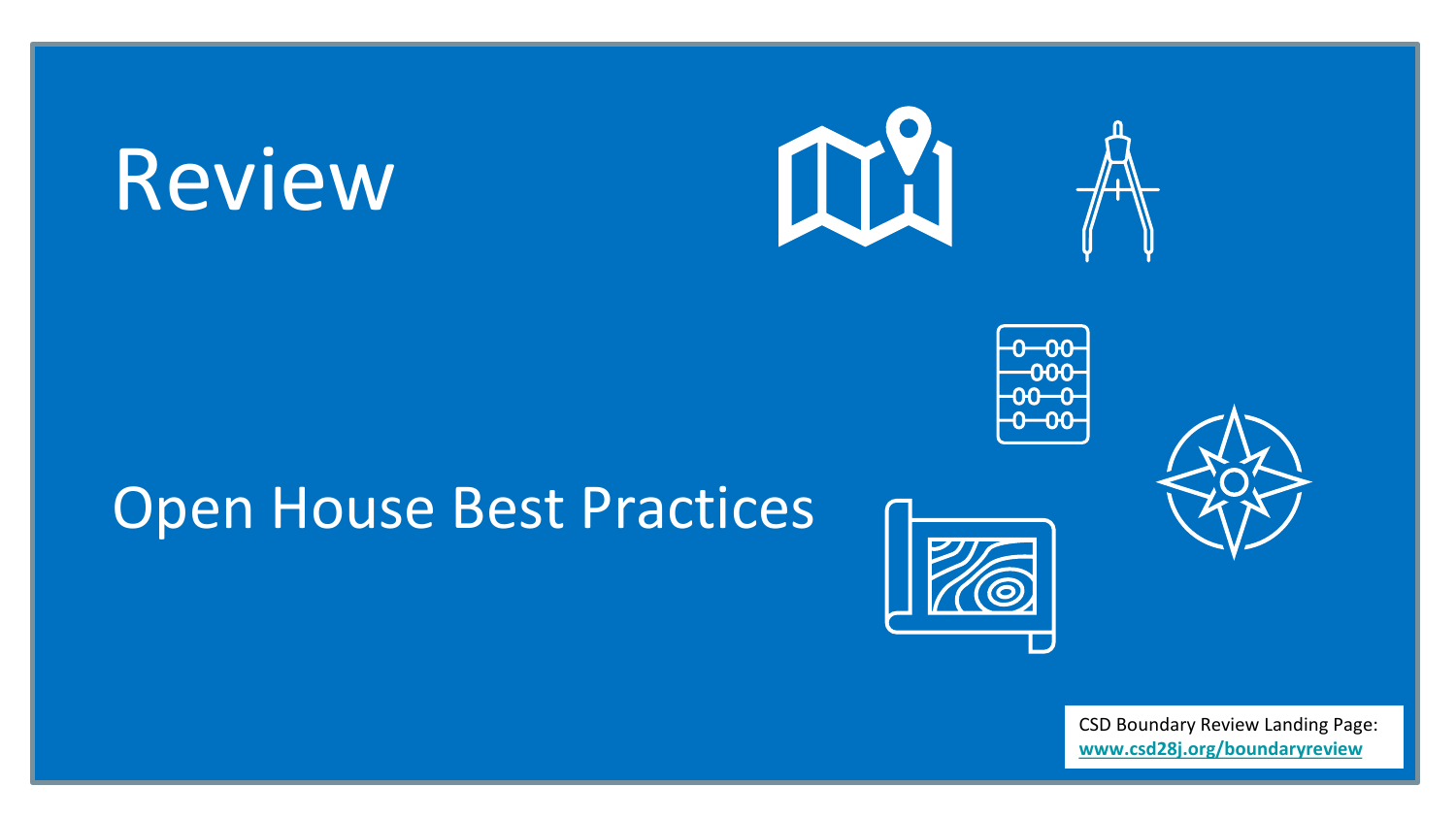## Open House Setting and Best Practices

### Setting:

- Check-in table at entrance
	- o Boundary scenario map/stats
	- o Guiding Principles and Charge
	- o Information about reconfiguration and Oliver converting to MS in cover sheet
- Large maps placed in three different gyms at Centennial MS
	- o 2-3 parent/guardian committee members at each map location
	- o 1-2 building administrators at each map location
	- o Potential change areas will be labeled A, B, C, etc. so patrons can easily see/discuss these areas with committee members
	- o Tables with chromebooks/tablets info and input gathering
	- o Interpreters by maps in one gym

### Discussion:

- No formal presentation
	- o Remind them of landing page
	- o Refer them to packet
	- o Open format, meaning patrons will speak directly to committee members
- Committee members are expected to:
	- o Introduce yourself and reiterate the rules/objectives of the evening (to get their input on the consensus scenario)
	- o Remind them to complete the survey (on landing page or on tablets at table)
	- o Input will be used to create new scenarios
	- o Open house ends at 8:00 PM
	- o FLO (Kent) and/or District team will available for policy/content/process questions

### Truncated Guiding Principles:

- Factors:
	- o Student body composition
	- o School capacity
	- o Feeder patterns
	- o Neighborhood proximity
- Criteria:
	- o District-wide perspective
	- o Balance enrollment for all schools now and in the future
	- o Minimize disruption to special programs or populations
	- o Consider transportation impacts and safety
	- o View scenarios through an equity lens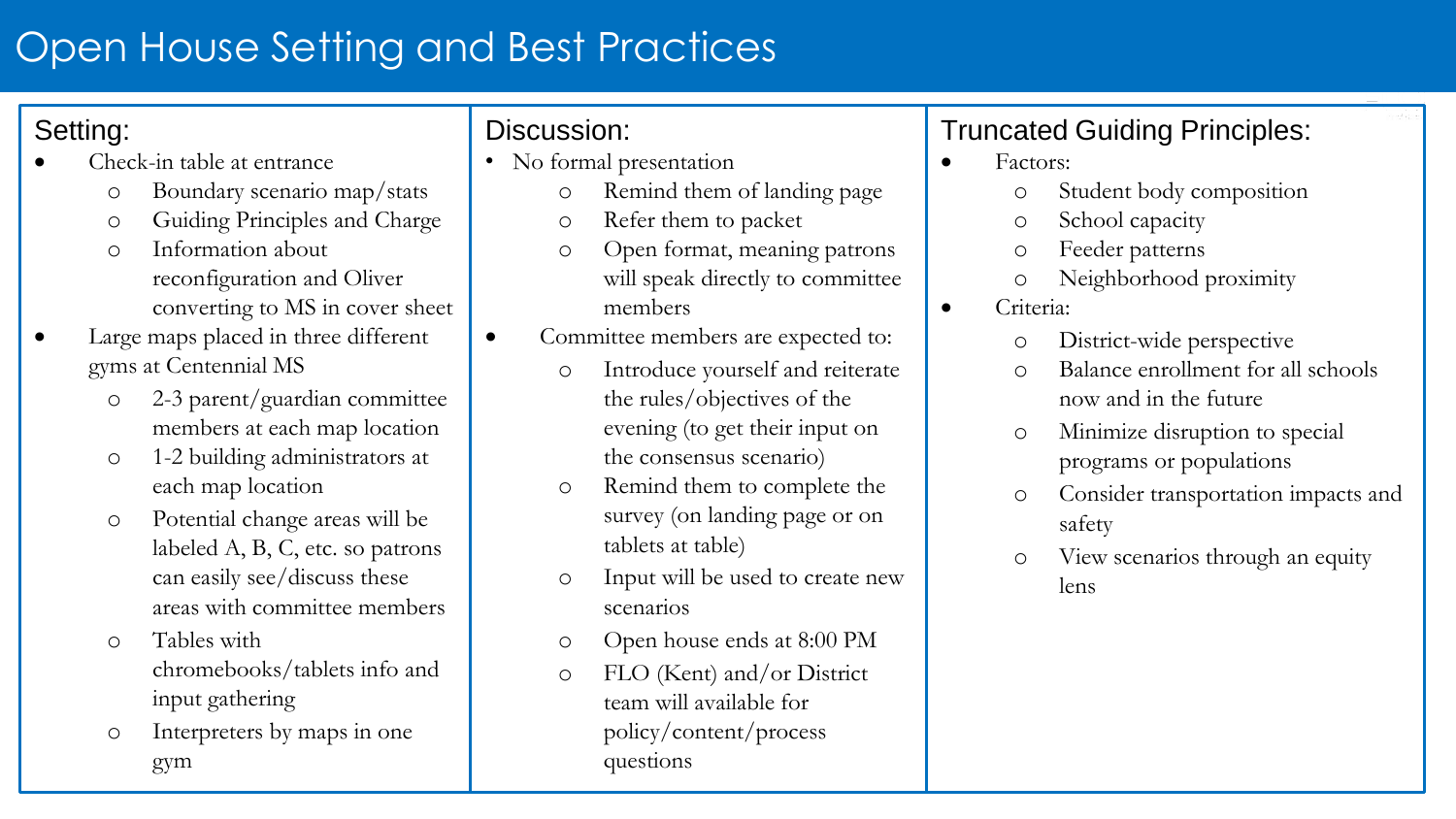### Open House Setting and Best Practices

### Best Practices

- Engage
	- o Have fun! Share your enthusiasm for the process!
	- o Share something in the process that has surprised you (How the technology works, learning how the district must balance so many different needs, where development is coming in the district)

#### • Listen

- o Does the feedback have merit? Is this something the committee should consider?
- o Could their family be impacted by the proposed change? If so, acknowledge this.
- Ask for assistance
	- o If you don't know the answer to a question, just say so! Direct them to someone who might know and/or ask them to write it down and leave their contact information so we can follow up
	- o Don't promise that a change will be made, or won't be made, or that their child can stay or can move
	- o Do promise that feedback is appreciated and crucial to the process, and that the committee

will do their best to balance everyone's needs throughout the district.

- Self-care
	- o Don't take is personally. Emotions can run high, and people may say things or behave in unproductive ways
	- o Take a break if you need to
- Questions
	- o What do you like about this scenario?
	- o What do you not like about this scenario?
	- o Do you feel like this scenario aligns with the guiding principles? If no, what guiding principles do you feel are not being met? If yes, which ones and in what way?